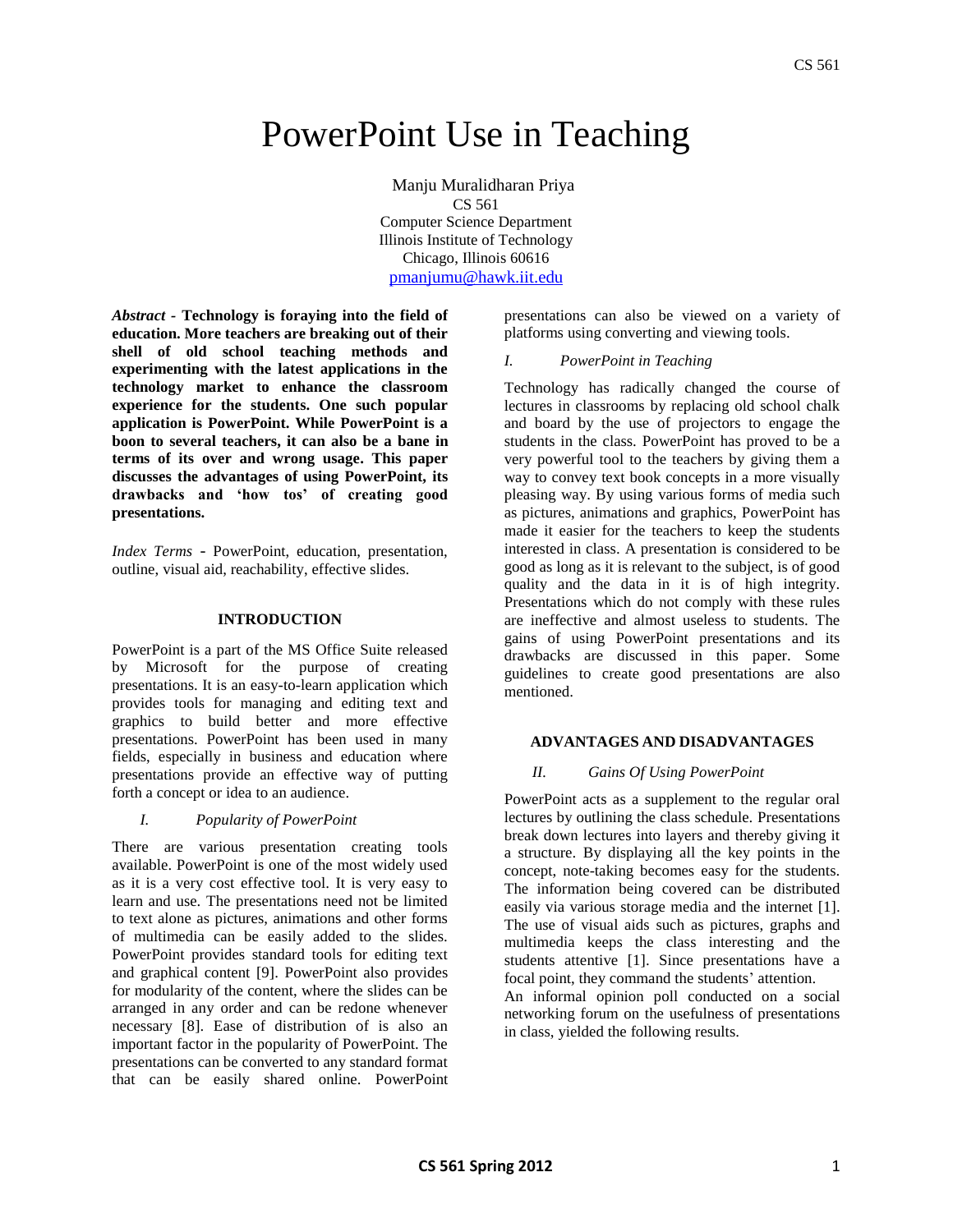

UNDERSTAND? *(INFORMAL POLL*).

The poll results clearly indicate that presentations indeed increase the ease of understanding of the topic presented.

The amount of errors are also considerably reduced owing to the spell-check and graphics editing tools. Better quality notes in turn lead to better understanding of the concept. All the above advantages enrich the classroom experience for both the students and the teachers [10].

# *I. Limitations And Constraints*

Presentations are one of the most easily misused teaching aids. Because the topics are broken down, even very complicated topics are over simplified which may not be a real-time view. When the presentation itself occupies the major part of the classroom time, lectures become impersonal [7][9]. Some educational testing methods require very deep understanding of the topic which presentations fail to provide.

Other limitations of PowerPoint can be discussed threefold; Technological constraints, presentation constraints and limitations of people involved.

- **Technological Constraints**: Computer systems are prone to unexpected crashes and virus attacks which can occur at any time. The technology infrastructure of the school may also be an obstacle if the resources needed to present are not available.
- **Presentation Constraints**: A presentation is deemed ineffective if it contains too much text crammed into it. The usage of more than two colors may also be a drawback as it is not easy to read. If the presentation has too many illegible fonts, pictures and moving animations the focus shifts from the actual content to how fancy the

slides are. Too many slides make the class too long and the attention of the class might drift.

# **Limitations Of The People Involved :**

- a. *Teachers*: Teachers can get away with not having an understanding of the subject by presenting pre-prepared presentations on topics, thereby avoiding an oral lecture completely. The term 'Slide Slave' [4] has been coined to refer to a presenter who merely reads the slides out, without elaborating on any point. Some teachers eliminate every other mode of teaching aid, which can lead to monotonous lectures. Older teachers are reluctant to switch to newer technology and prefer to be oldschool. Some teachers deliver the lectures either too fast or too slow which can also affect the students.
- b. *Students*: When the presentations convey more than the lecturers themselves some students believe that the teacher is not needed. When the slides are available before hand to the students, it reduces attendance to classes [2]. When it is the students who are making presentations, they waste time by engaging in 'PowerPoint duels' [3] to see who creates a better looking presentation. The grasping capability of each student may be on different levels. The presentation may not cater to the needs of all the students if the class has a large population

# **CREATING EFFECTIVE PRESENTATIONS**

Presentations can easily become unproductive as there are no definite set of rules for creating them. However, there are certain guidelines that are generally agreed upon to enhance the readability and usefulness of the content. They are discussed in this section.

- **Objective**: The presentation in a classroom is aimed at a large set of students. As mentioned before, each student may have a different learning curve. The presentation prepared must be reachable to all students regardless of their abilities.
- **Content**: PowerPoint presentations must be used as an aid to highlight important points but not as an entire lecture. The slides must serve as an outline to the presenter and need not contain long sentences. The presentation must be short and precise, the standard procedure being 6 lines per slide and 6 words per line [3]. Cramming too